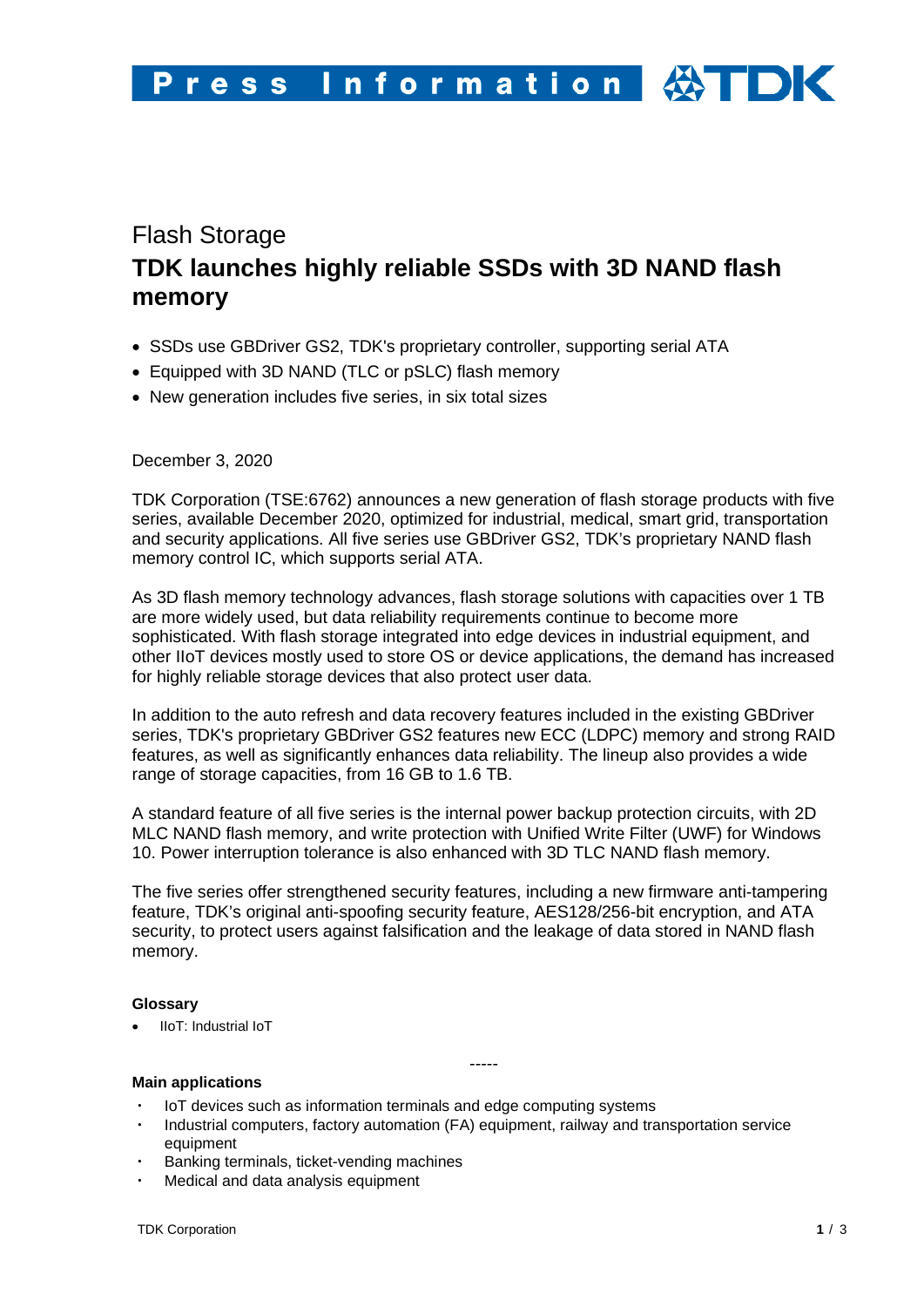

- Smart grid equipment
- Security terminals and other security equipment

-----

### **Key Data**

| <b>Product</b>                                        | <b>Series</b>       |
|-------------------------------------------------------|---------------------|
| M.2 SSD Type 2280-D5-B-M / 2240-D5-B-M   SNT2A series |                     |
| <b>CFast card</b>                                     | <b>CAT2A</b> series |
| 2.5-inch SSD                                          | SDT2A series        |
| Half Slim SSD                                         | <b>SHT2A</b> series |
| mSATA SSD                                             | <b>SMT2A</b> series |

-----

### **About TDK Corporation**

TDK Corporation is a world leader in electronic solutions for the smart society based in Tokyo, Japan. Built on a foundation of material sciences mastery, TDK welcomes societal transformation by resolutely remaining at the forefront of technological evolution and deliberately "Attracting Tomorrow." It was established in 1935 to commercialize ferrite, a key material in electronic and magnetic products. TDK's comprehensive, innovation-driven portfolio features passive components such as ceramic, aluminum electrolytic and film capacitors, as well as magnetics, high-frequency, and piezo and protection devices. The product spectrum also includes sensors and sensor systems such as temperature and pressure, magnetic, and MEMS sensors. In addition, TDK provides power supplies and energy devices, magnetic heads and more. These products are marketed under the product brands TDK, EPCOS, InvenSense, Micronas, Tronics and TDK-Lambda. TDK focuses on demanding markets in automotive, industrial and consumer electronics, and information and communication technology. The company has a network of design and manufacturing locations and sales offices in Asia, Europe, and in North and South America. In fiscal 2020, TDK posted total sales of USD 12.5 billion and employed about 107,000 people worldwide.

You can download this text and associated images from [www.tdk.com/corp/en/news\\_center/press/20201203\\_01.htm.](http://www.tdk.com/corp/en/news_center/press/20201203_01.htm)

-----

-----

| <b>Region</b>    | <b>Contact</b>                  |                                                                | <b>Phone</b>        | <b>Mail</b>                               |
|------------------|---------------------------------|----------------------------------------------------------------|---------------------|-------------------------------------------|
| Japan            | Mr. Yoichi<br><b>OSUGA</b>      | <b>TDK Corporation</b><br>Tokyo, Japan                         | +813 6778-<br>1055  | pr@jp.tdk.com                             |
| <b>ASEAN</b>     | Ms. Jiang MAN<br>Ms. Pei Lu LEE | TDK Singapore (Pte)<br>Ltd.<br>Singapore                       | +65 6273<br>5022    | asean.inquiry@sg.tdk.com                  |
| Greater<br>China | Ms. Clover XU                   | TDK China Co., Ltd.<br>Shanghai, China                         | $+8621$<br>61962319 | pr@cn.tdk.com                             |
| Europe           | Mr. Frank<br><b>TRAMPNAU</b>    | <b>TDK Management</b><br>Services GmbH<br>Duesseldorf, Germany | +49 211 9077<br>127 | frank.trampnau@managementservices.tdk.com |
| Americal         | Ms. Sara M.<br>LAMBETH          | <b>TDK Corporation of</b><br>America<br>Irving, TX, USA        | +1 972-409-<br>4519 | sara.lambeth@us.tdk.com                   |

#### **Contacts for regional media**